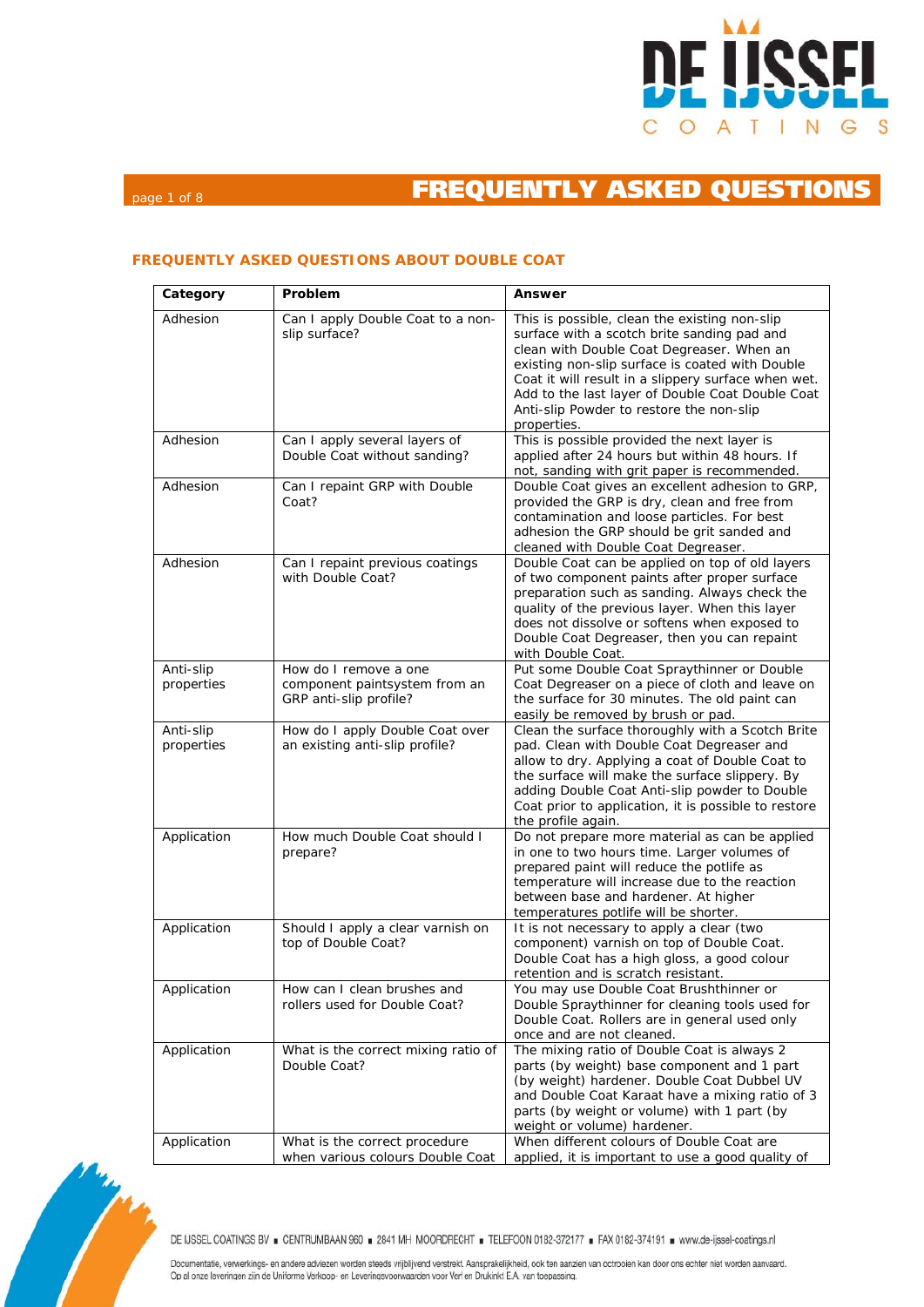

## page 2 of 8 **FREQUENTLY ASKED QUESTIONS**

| Category                      | Problem                                                                                           | Answer                                                                                                                                                                                                                                                                                                                                                                                                                       |
|-------------------------------|---------------------------------------------------------------------------------------------------|------------------------------------------------------------------------------------------------------------------------------------------------------------------------------------------------------------------------------------------------------------------------------------------------------------------------------------------------------------------------------------------------------------------------------|
|                               | are applied?                                                                                      | masking tape, such as Scotch Fine Line Tape or<br>Kleen Edge tape.<br>Apply the tape, paint the surface and remove<br>the tape. Wait for 24 hours before applying<br>masking tape to fresh layers of Double Coat.                                                                                                                                                                                                            |
| Application                   | Can I apply Double Coat over<br>previous layers of one component<br>paint?                        | It is not possible to apply Double Coat to<br>previous layers of one component paint. Remove<br>old layers one component paint first before<br>applying Double Coat.                                                                                                                                                                                                                                                         |
| Application                   | What solvent to use for Double<br>Coat?                                                           | Use only Double Coat Brushthinner or<br>Spraythinner. Do not use mineral spirits, thinner<br>or solvents from other suppliers. Other solvents<br>may not be compatible with Double Coat.                                                                                                                                                                                                                                     |
| Application                   | How can I tell the difference<br>between one and two component<br>paint?                          | Put a piece of cloth soaked in Double Coat<br>Degreaser, acetone or other strong solvent on<br>the surface. Leave for 15 minutes on the<br>surface. Next, remove the piece of cloth and<br>inspect the surface. When dissolved, damaged.<br>softened of blistered, the surface was painted<br>with a one component product. When in good<br>condition, the surface is most probably painted<br>with a two component product. |
| Application                   | Should I first apply Double Coat<br>by brush and then finish by roller<br>or the other way round? | Double Coat may be applied by roller or brush.<br>The application method depends on the<br>preference of the painter. When a freshly<br>applied layer of Double Coat is finished by brush<br>or roller, this should be done immediately and<br>preferably by a second person.                                                                                                                                                |
| <b>Below the</b><br>waterline | Can I use Double Coat for areas<br>below the waterline?                                           | We do not recommend Double Coat below the<br>waterline, especially when the boat is<br>permanently immersed in water. When the boat<br>is taken out of the water after a day sailing and<br>put on a trolley, Double Coat may be applied<br>also on areas below the waterline.                                                                                                                                               |
| Curing and<br>drying          | Can I cure Double Coat at<br>elevated temperatures?                                               | This is possible after a flash-off time of approx.<br>30 minutes. After this period it is possible to<br>force cure at 40 to 50°C. At higher temperatures<br>it is possible that air bubbles in GRP may break<br>and cause damages in the surface.                                                                                                                                                                           |
| Maintenance                   | Should I apply a wax or polish<br>Double Coat?                                                    | It is not required to apply a wax or polish to a<br>surface painted with Double Coat, but a wax or<br>polish may increase the durability. When a wax<br>or polish is used, please make sure the material<br>is free from silicones. Silicones may cause<br>problems when the boat has to be repainted.                                                                                                                       |
| Recoating                     | How soon can Double Coat be<br>applied over an epoxy laminate?                                    | An epoxy laminate should be fully cured before<br>Double Coat is applied, especially when<br>recoating with Double Coat Dubbel UV. Most<br>epoxies are fully cured after 14 days. Always<br>sand the epoxy laminate before applying Double<br>Coat.                                                                                                                                                                          |
| Recoating                     | How soon can Double Coat be<br>applied over a polyester<br>laminate?                              | A polyester laminate may be recoated with<br>Double Coat after 24 hours. Make sure mould<br>release agents or paraffin wax deposits are fully<br>removed prior to painting.                                                                                                                                                                                                                                                  |
| Recoating                     | How soon can Double Coat be<br>applied over IJmopox products?                                     | IJmopox ZF primer may be recoated after 16<br>hours with Double Coat. IJmopox HB coating<br>may be recoated after 8 hours.                                                                                                                                                                                                                                                                                                   |



DE IJSSEL COATINGS BV · CENTRUMBAAN 960 · 2841 MH MOORDRECHT · TELEFOON 0182-372177 · FAX 0182-374191 · www.de-ijssel-coatings.nl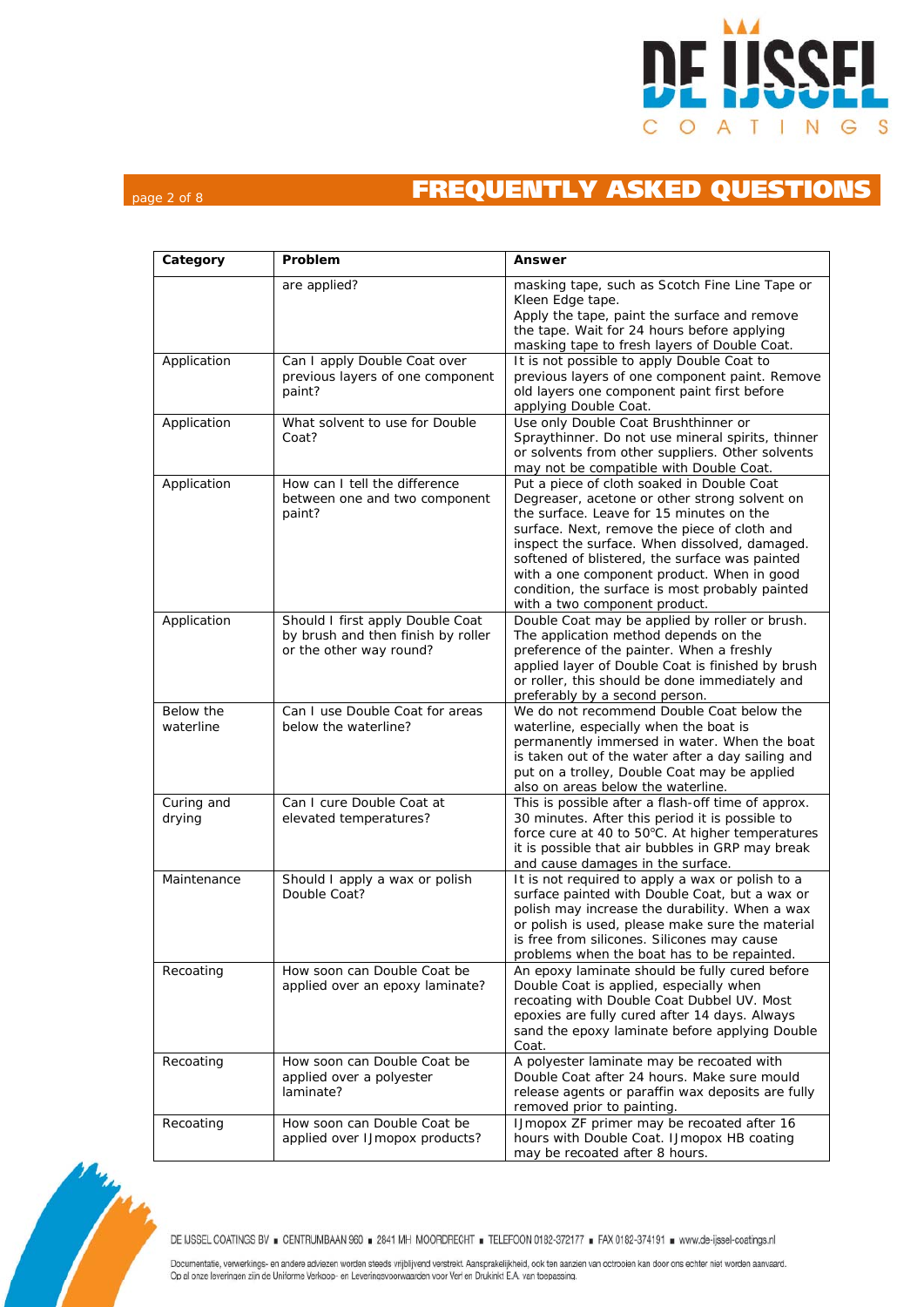

## **FREQUENTLY ASKED QUESTIONS**

| page 3 of 8 |  |  |
|-------------|--|--|
|             |  |  |

| Category        | Problem                                                   | <b>Answer</b>                                                                                                                                                                                                                                                                                                                                                                                                                                                                                                                                                                                                                                                                                                         |
|-----------------|-----------------------------------------------------------|-----------------------------------------------------------------------------------------------------------------------------------------------------------------------------------------------------------------------------------------------------------------------------------------------------------------------------------------------------------------------------------------------------------------------------------------------------------------------------------------------------------------------------------------------------------------------------------------------------------------------------------------------------------------------------------------------------------------------|
| Sanding         | What is best: dry or wet sanding?                         | The best choice is dry sanding. Wet sanding will<br>give the risk of moisture entrapment in the<br>surface, especially when fillers or porous<br>gelcoat is sanded.                                                                                                                                                                                                                                                                                                                                                                                                                                                                                                                                                   |
| Sanding         | What gritpaper should be used for<br>sanding Double Coat? | Use between each layer of Double Coat a finer<br>grain of grit paper, e.g. 280-320-400. Never use<br>a too coarse grit paper as the scratches will<br>remain visible in the final coat.                                                                                                                                                                                                                                                                                                                                                                                                                                                                                                                               |
| Surface defects | Why do blisters appear in fresh<br>Double Coat?           | Blisters may occur due to several reasons, a.o.:<br>a too high air or surface temperature, a<br>microporous polyester surface, a too high<br>relative humidity, wrong rollers or a too high<br>filmthickness. The problem may be solved by<br>applying a new coat under more favourable<br>conditions or applying a lower filmthickness with<br>more suitable equipment.                                                                                                                                                                                                                                                                                                                                              |
| Surface defects | Why is the gloss so low?                                  | Probably the gloss of a freshly painted surface is<br>low due to early exposure to moisture. This<br>happens particularly when is painted close to the<br>waterfront. At the end of the day the<br>temperature may drop and condensation may<br>occur on the freshly painted surface. This may<br>result in loss of gloss and/or a white<br>discolouration. Loss of gloss may also occur<br>when the paint is directly applied to coarse<br>fillers or to a surface sanded with a coarse<br>gritpaper. Correct the problem by: applying a<br>new coat of Double Coat under more favourable<br>conditions, or sanding the surface with fine grit<br>paper (P320) or by applying a barrier coat<br>(IJmopox ZF primer). |
| Surface defects | Why do yellow stains appear in<br>fresh Double Coat?      | When after a short time yellow stains appear in<br>Double Coat, this may be caused by previous<br>layers of filler. When epoxy or polyester fillers<br>are recoated too soon, residue of the hardener<br>or peroxide might migrate through the fresh<br>Double Coat, resulting in a yellow stain<br>(discolouration by UV exposure). The problem<br>may be solved by applying a barrier coat first,<br>e.g. IJmopox ZF primer.                                                                                                                                                                                                                                                                                        |
| Surface defects | Why do craters appear in fresh<br>Double Coat?            | Craters may appear when the surface is<br>contaminated with silicones or when the surface<br>is microporous. The problem may be solved by<br>sanding the surface and clean thoroughly with<br>Double Coat Degreaser followed by a coat of<br>IJmopox ZF primer.                                                                                                                                                                                                                                                                                                                                                                                                                                                       |
| Surface defects | How can I remove dust from fresh<br>Double Coat?          | Dust which settled into a curing layer of Double<br>Coat may be removed by sandpapering followed<br>by a new coat of Double Coat or by sanding with<br>very fine grit paper followed by polishing to high<br>gloss. Polishing is possible after Double Coat is<br>fully cured.                                                                                                                                                                                                                                                                                                                                                                                                                                        |
| Temperature     | At what temperature should I<br>apply Double Coat?        | A temperature between 15 and 25 °C is required<br>for good levelling. At higher temperatures curing<br>will be too quick and levelling will be poor so<br>brush marks will remain visible. At lower<br>temperatures curing will be too slow with risk of<br>gloss reduction due to exposure to moisture.                                                                                                                                                                                                                                                                                                                                                                                                              |



DE IJSSEL COATINGS BV · CENTRUMBAAN 960 · 2841 MH MOORDRECHT · TELEFOON 0182-372177 · FAX 0182-374191 · www.de-ijssel-coatings.nl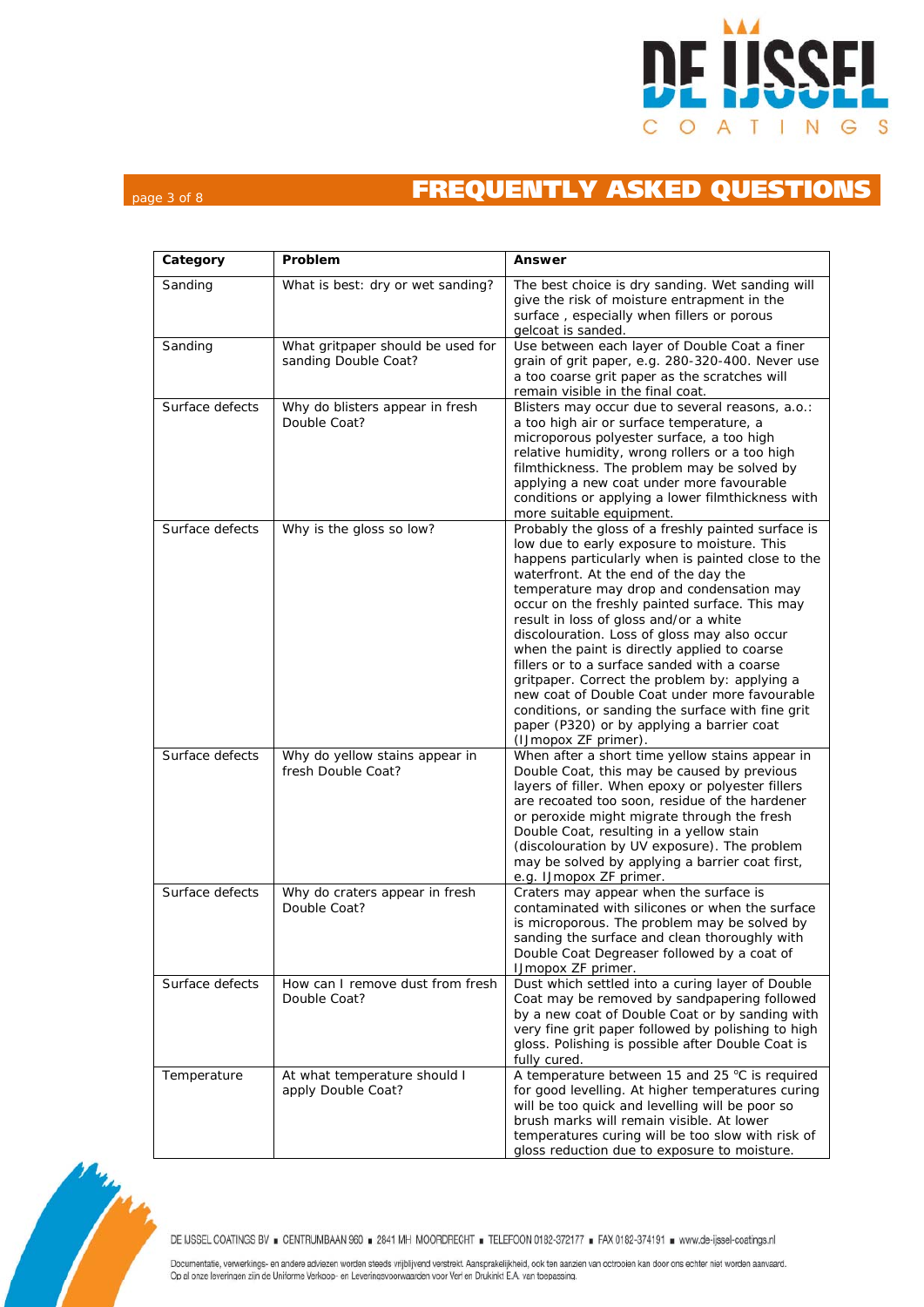

### <sup>8</sup> FREQUENTLY ASKED QUESTIONS

pag e 4 of



DE IJSSEL COATINGS BV = CENTRUMBAAN 960 = 2841 MH MOORDRECHT = TELEFOON 0182-372177 = FAX 0182-374191 = www.de-ijssel-coatings.nl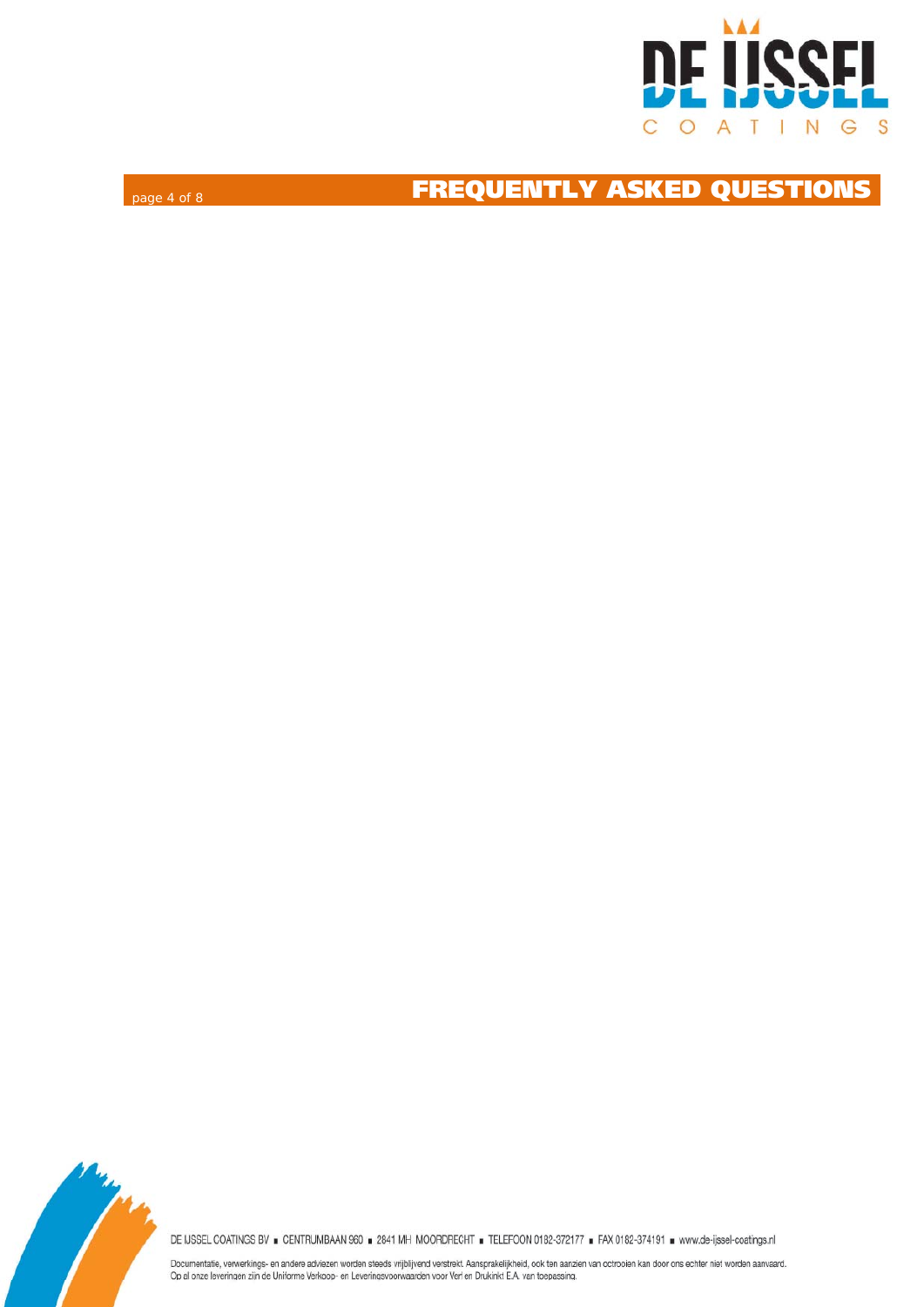

# page 5 of 8 **FREQUENTLY ASKED QUESTIONS**

### **FREQUENTLY ASKED QUESTIONS ABOUT VARIOPOX**

| Category                   | Problem                                                                        | <b>Answer</b>                                                                                                                                                                                                                                                                                                                                                                                                                                                       |
|----------------------------|--------------------------------------------------------------------------------|---------------------------------------------------------------------------------------------------------------------------------------------------------------------------------------------------------------------------------------------------------------------------------------------------------------------------------------------------------------------------------------------------------------------------------------------------------------------|
| Adhesion                   | Does epoxy resin adhere to (new)<br>polyester?                                 | Yes, but only when the polyester resin has been<br>sufficiently cured. The polyester laminate has to<br>be at least two to three weeks old. Always<br>degrease and sand the surface!                                                                                                                                                                                                                                                                                |
| <b>Adhesion</b>            | Can I use epoxy materials to<br>repair polyester?                              | Yes, new polyester has to be at least two to<br>three weeks old.                                                                                                                                                                                                                                                                                                                                                                                                    |
| Adhesion                   | Can I bond the plywood with<br>Variopox Thix/Flex 75 or<br>Variobond directly? | No, it is better to apply one coat of Variopox<br>Injectiehars first, to sand it with coarse<br>gritpaper and, only after that, apply the bonding<br>paste.                                                                                                                                                                                                                                                                                                         |
| Adhesion                   | Can I repair epoxy with<br>polyester?                                          | No, polyester adheres very poorly on an epoxy<br>laminate. This also applies for polyester filler.                                                                                                                                                                                                                                                                                                                                                                  |
| Adhesion                   | Why have layers of Variopox<br>Impregneerhars a poor intercoat<br>adhesion?    | After 24 hours at room temperature, an epoxy<br>resin is quite hardened. Therefore, the next<br>layer bonds insufficiently on this surface. Sand<br>the previous layer before applying a new layer<br>to achieve a good adhesion.                                                                                                                                                                                                                                   |
| Application                | Should I sand before applying the<br>next layer?                               | Before applying the next layer, we recommend<br>to degrease the epoxy materials after<br>hardening. Next, sand it with a coarse grit paper<br>and then degrease it again.                                                                                                                                                                                                                                                                                           |
| Application                | How can I clean brushes, rollers<br>and other equipment?                       | Clean the tools and equipment that are used for<br>the application of epoxy materials with Double<br>Coat Degreaser or acetone.                                                                                                                                                                                                                                                                                                                                     |
| Application                | Why are the materials so thick?                                                | At a low temperature, the viscosity of the resin<br>is higher. That is why the materials are difficult<br>to work with. Make sure that the materials, the<br>surface and the surrounding area have a<br>temperature between 15 and 25 °C.                                                                                                                                                                                                                           |
| Application                | How can I tell the difference<br>between one and two component<br>paint?       | Put a piece of cloth soaked in Double Coat<br>Degreaser, acetone or other strong solvent on<br>the surface. Leave for 15 minutes on the<br>surface. Next, remove the piece of cloth and<br>inspect the surface. When dissolved, damaged.<br>softened of blistered, the surface was painted<br>with a one component product. When in good<br>condition, the surface is most probably painted<br>with a two component product.                                        |
| Application                | Why do I always need to repaint<br>epoxy materials?                            | The UV resistance of epoxy materials is poor.<br>Influenced by sunlight, yellowing and chalking<br>will occur.                                                                                                                                                                                                                                                                                                                                                      |
| Application                | What is the correct mixing ratio of<br>epoxy materials?                        | The correct mixing ratio of epoxy materials is<br>always in parts by weight. The mixing ratio can<br>be found on the label and in the technical<br>information sheet.                                                                                                                                                                                                                                                                                               |
| Application<br>Application | What is the potlife of epoxy<br>materials?<br>What type of glass reinforcement | Apply the materials directly after the base and<br>the hardener component have been mixed. The<br>reaction between base and hardener will<br>increase temperature and will reduce potlife.<br>Therefore, always poor the mixed material in a<br>tray so you can work with the materials for a<br>significant longer period. The potlife can be<br>found on the label and on the technical<br>information sheet.<br>Various materials are considered to be suitable, |
|                            | can I use?                                                                     | for example: glass fabric, glass roving, glass                                                                                                                                                                                                                                                                                                                                                                                                                      |



DE IJSSEL COATINGS BV · CENTRUMBAAN 960 · 2841 MH MOORDRECHT · TELEFOON 0182-372177 · FAX 0182-374191 · www.de-ijssel-coatings.nl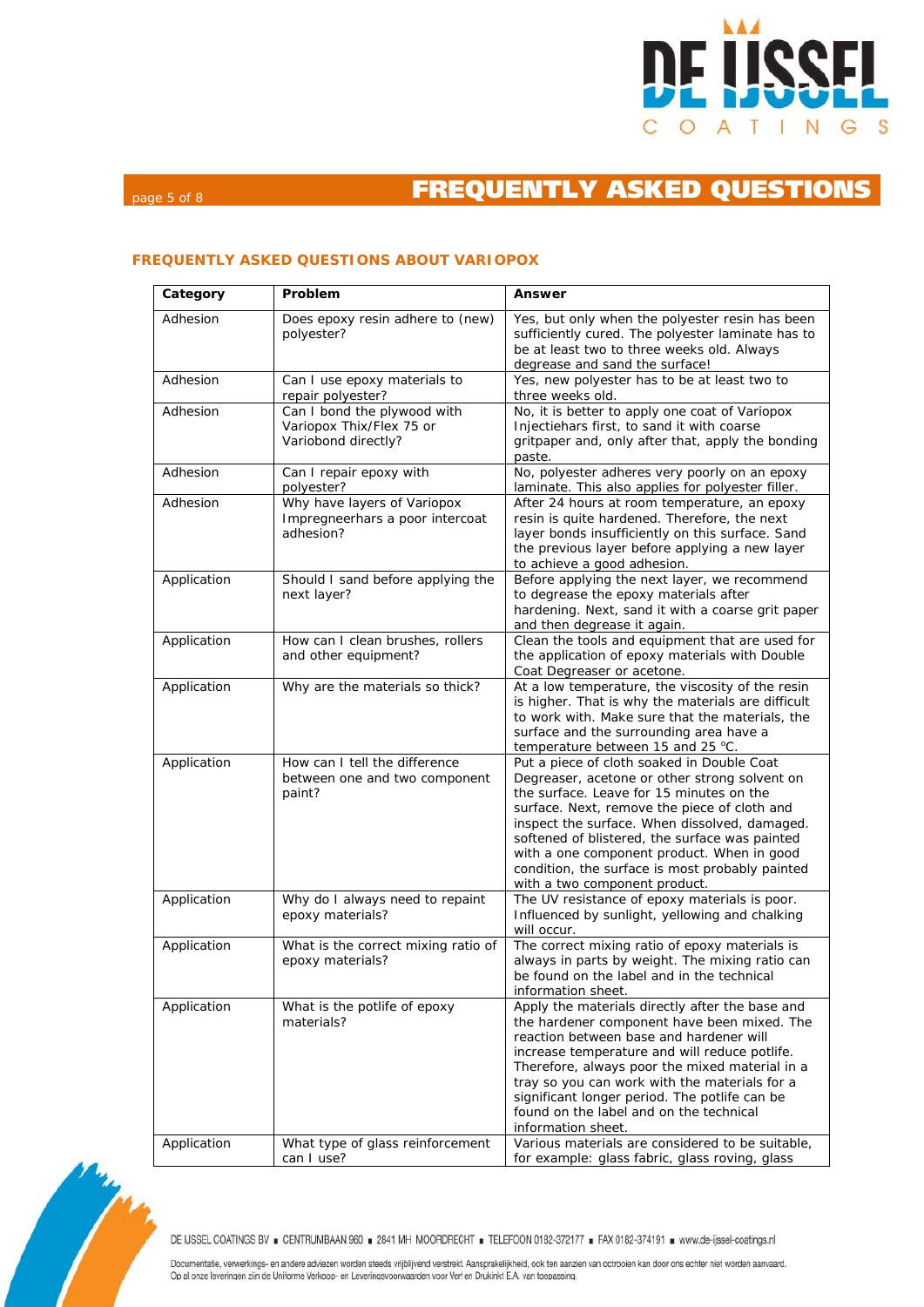

## **FREQUENTLY ASKED QUESTIONS**

| page 6 of 8 |  |  |
|-------------|--|--|
|             |  |  |

| Category             | Problem                                                                                                                                         | <b>Answer</b>                                                                                                                                                                                                                                                                  |
|----------------------|-------------------------------------------------------------------------------------------------------------------------------------------------|--------------------------------------------------------------------------------------------------------------------------------------------------------------------------------------------------------------------------------------------------------------------------------|
|                      |                                                                                                                                                 | twill fabric, kevlar and carbon. Laminating wood<br>with glass twill fabric results in a reinforcement<br>that is hardly visible.                                                                                                                                              |
| Application          | What solvent can I use for<br>Variopox materials?                                                                                               | Do not use any solvent when processing epoxy<br>materials.                                                                                                                                                                                                                     |
| Curing and<br>Drying | Can Variopox materials be cured<br>at increased temperatures?                                                                                   | Yes, but wait for at least 30 minutes after<br>application of the final layer. Then increase the<br>temperature up to 40 or 50 °C.                                                                                                                                             |
| Recoating            | How soon can I repaint Variopox<br>Impregneerhars or Variopox<br>Universele Hars met Double Coat<br>Dubbel UV?                                  | Variopox Impregneerhars or Variopox Universele<br>hars have to be completely cured to achieve<br>sufficient adhesion. At room temperature, this<br>takes 14 days. Degrease and sand the Variopox<br>Impregneerhars of Variopox layer before<br>applying Double Coat Dubbel UV. |
| Recoating            | How soon can I repaint Variopox<br>Impregneerhars or Variopox<br>Uiversele Hars with IJmopox HB<br>coating or Double Coat?                      | After 24 hours, Variopox Impregneerhars or<br>Variopox Universele Hars can be repainted with<br>IJmopox HB coating or Double Coat. Degrease<br>and sand Variopox Impregneerhars or Variopox<br>Universele Hars before applying IJmopox HB<br>coating.                          |
| Sanding              | What is best: dry or wet sanding?                                                                                                               | The best choice is dry sanding. Especially when<br>a filler has to be sanded, it is better to use dry<br>sanding. It takes quite some time before<br>moisture has disappeared from the filler.                                                                                 |
| Surface defects      | Why does a sticky greasy surface<br>appear on the layer of Variopox<br>Injectiehars, Variopox<br>Impregneerhars or Variopox<br>Universele Hars? | Several causes can could give this result, for<br>example: a wrong mixing ratio of basis and<br>hardener or a too low temperature during the<br>application and the hardening process.                                                                                         |
| Surface defects      | Why do the layers of Variopox<br>Injectiehars, Variopox<br>Impregneerhars of Variopox<br>Universele Hars become hazy?                           | When the first layer of epoxy becomes hazy, this<br>means that it has been applied to a damp<br>surface. The humidity of the wood should not<br>exceed 12%.                                                                                                                    |
| Surface defects      | Why does the layer Variopox<br>Impregneerhars become dull?                                                                                      | The durability and gloss retention of epoxy<br>materials is poor. Influenced by UV radiation,<br>yellowing and chalking will take place, which<br>causes the layer to become dull.                                                                                             |
| Temperature          | At what temperature should I<br>apply epoxy materials?                                                                                          | A temperature between 15 and 25°C is required,<br>unless the label or the technical information<br>sheet say differently.                                                                                                                                                      |

DE IJSSEL COATINGS BV = CENTRUMBAAN 960 = 2841 MH MOORDRECHT = TELEFOON 0182-372177 = FAX 0182-374191 = www.de-ijssel-coatings.nl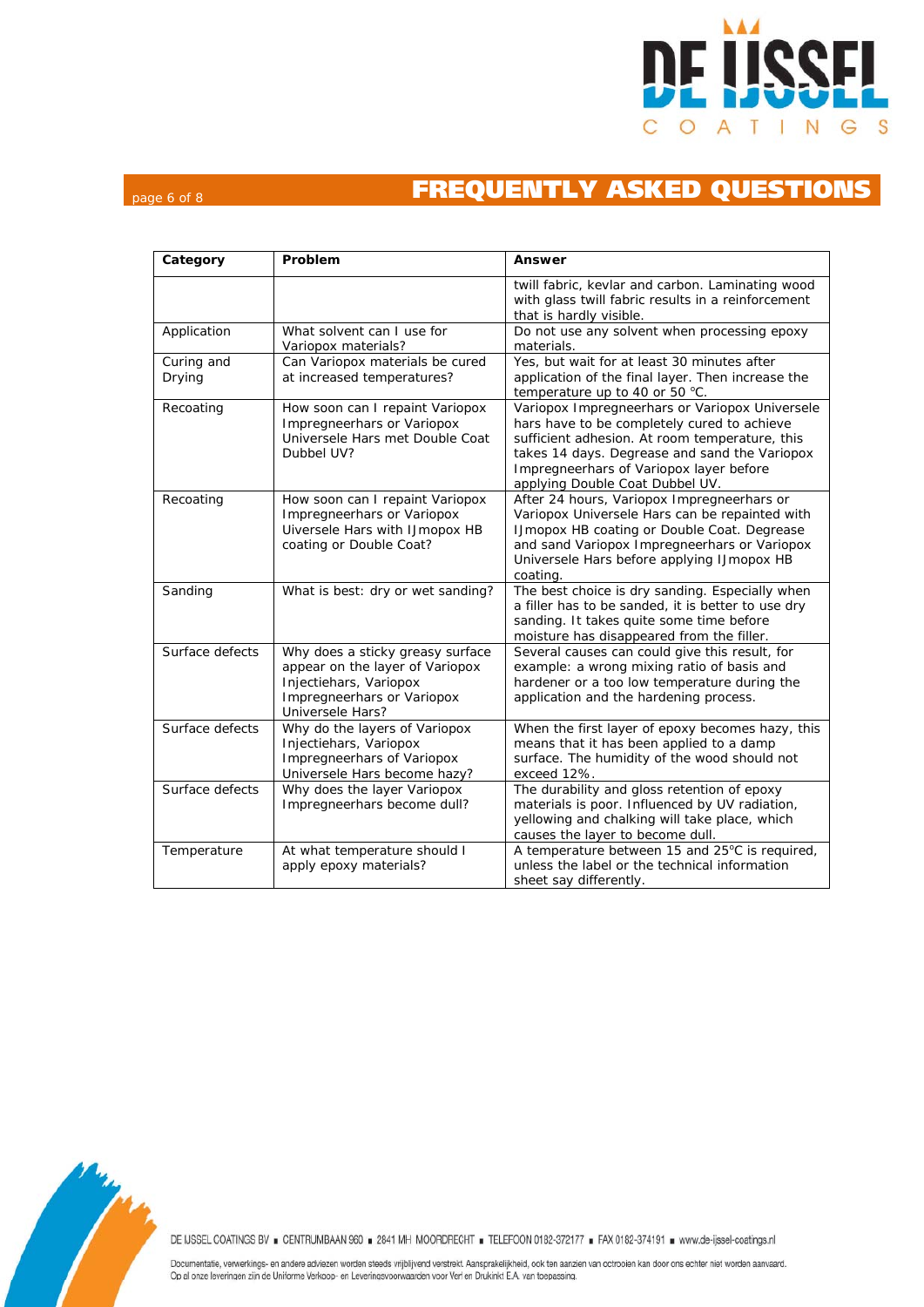

# page 7 of 8 **FREQUENTLY ASKED QUESTIONS**

#### **FREQUENTLY ASKES QUESTIONS ABOUT IJMOPOX**

| Category      | Problem                                                                                                                 | <b>Asnwer</b>                                                                                                                                                                                                                                                                                                          |
|---------------|-------------------------------------------------------------------------------------------------------------------------|------------------------------------------------------------------------------------------------------------------------------------------------------------------------------------------------------------------------------------------------------------------------------------------------------------------------|
| Adhesion      | Can I apply several layers of<br>IJmopox ZF primer or IJmopox<br>HB coating without sanding?                            | This is possible if the next layer is applied after<br>24 hours and within 48 hours. If not, sanding is<br>recommended.                                                                                                                                                                                                |
| Adhesion      | Can I apply several layers of<br>IJmopox ZF primer or IJmopox<br>HB coating wet-in-wet?                                 | When you apply the next layer while the<br>previous layer is still wet, solvent retention may<br>occur. The solvent is being trapped within the<br>layer, which may lead to blisters within the top<br>layer.                                                                                                          |
| Adhesion      | Why do IJmopox ZF primer and<br>IJmopox HB coating adhere so<br>badly around the filler neck of the<br>diesel oil tank? | Probably, the polyester is saturated with diesel<br>oil. Degrease the polyester several times with<br>Double Coat Ontvetter.                                                                                                                                                                                           |
| Anti-foulings | Can I apply an antifouling on top<br>of IJmopox HB coating?                                                             | Most types of antifouling may be applied directly<br>over recently applied IJmopox HB coating. When<br>recoating an aged layer of IJmopox HB coating,<br>grit sanding will be necessary to achieve good<br>adhesion.                                                                                                   |
| Application   | What quantity of IJmopox ZF<br>primer or IJmopox HB coating<br>may I prepare before painting?                           | Prepare a quantity of paint which may be<br>applied within one to two hours. The larger the<br>volume of mixed paint, the higher the<br>temperature will be and the shorter the potlife<br>will be. At higher temperatures the potlife will be<br>shorter.                                                             |
| Application   | Can I apply IJmopox HB coating<br>on top of tar epoxies?                                                                | It is possible to apply IJmopox HB coating on<br>top of tar epoxies but bleeding may occur.<br>Bleeding will have little effect on durability. We<br>recommend to apply a small area first and check<br>after 48 hours the adhesion.                                                                                   |
| Application   | Should I repaint IJmopox HB<br>coating?                                                                                 | Like any other epoxy IJmopox HB coating will<br>give chaulking, a white deposit of powder, when<br>exposed to sunlight. We recommend to recoat<br>IJmopox HB coating with Double Coat.                                                                                                                                 |
| Application   | How can I clean tools and<br>equipment used for IJmopox HB<br>coating?                                                  | Tools and equipment used for the application of<br>IJmopox ZF primer or IJmopox HB coating may<br>be cleaned with IJmopox Verdunner.                                                                                                                                                                                   |
| Application   | What is the correct mixing ratio<br>for IJmopox ZF primer and<br>IJmopox HB coating?                                    | The mixing ratio is printed on the label of the<br>can and in the technical datasheet. The mixing<br>ratio for IJmopox ZF primer is 80 parts by<br>volume base with 20 parts by volume hardener.<br>The mixing ratio for IJmopox HB coating is 75<br>parts by volume base with 25 parts by volume<br>hardener.         |
| Application   | What thinner should I use for<br>IJmopox ZF primer and IJmopox<br>HB coating?                                           | The correct thinner for IJmopox ZF primer and<br>IJmopox HB coating is IJmopox Verdunner. Do<br>not use thinners from other suppliers as these<br>thinners may give unpredictable results.                                                                                                                             |
| Application   | Can I apply IJmopox ZF primer or<br>IJmopox HB coating to old layers<br>of paint?                                       | IJmopox ZF primer and IJmopox HB coating can<br>be applied to old layers of two component paint.<br>Always check the quality of the previous layer.<br>When this layer does not dissolve or softens<br>when exposed to Double Coat Degreaser, then<br>you can repaint with IJmopox ZF primer or<br>IJmopox HB coating. |
| Application   | Can I apply IJmopox ZF primer or<br>IJmopox HB coating directly to<br>polyester?                                        | IJmopox ZF primer and IJmopox HB coating will<br>give good adhesion to polyester provided the<br>polyester is fully cured, clean and dry, free from                                                                                                                                                                    |



DE IJSSEL COATINGS BV · CENTRUMBAAN 960 · 2841 MH MOORDRECHT · TELEFOON 0182-372177 · FAX 0182-374191 · www.de-ijssel-coatings.nl